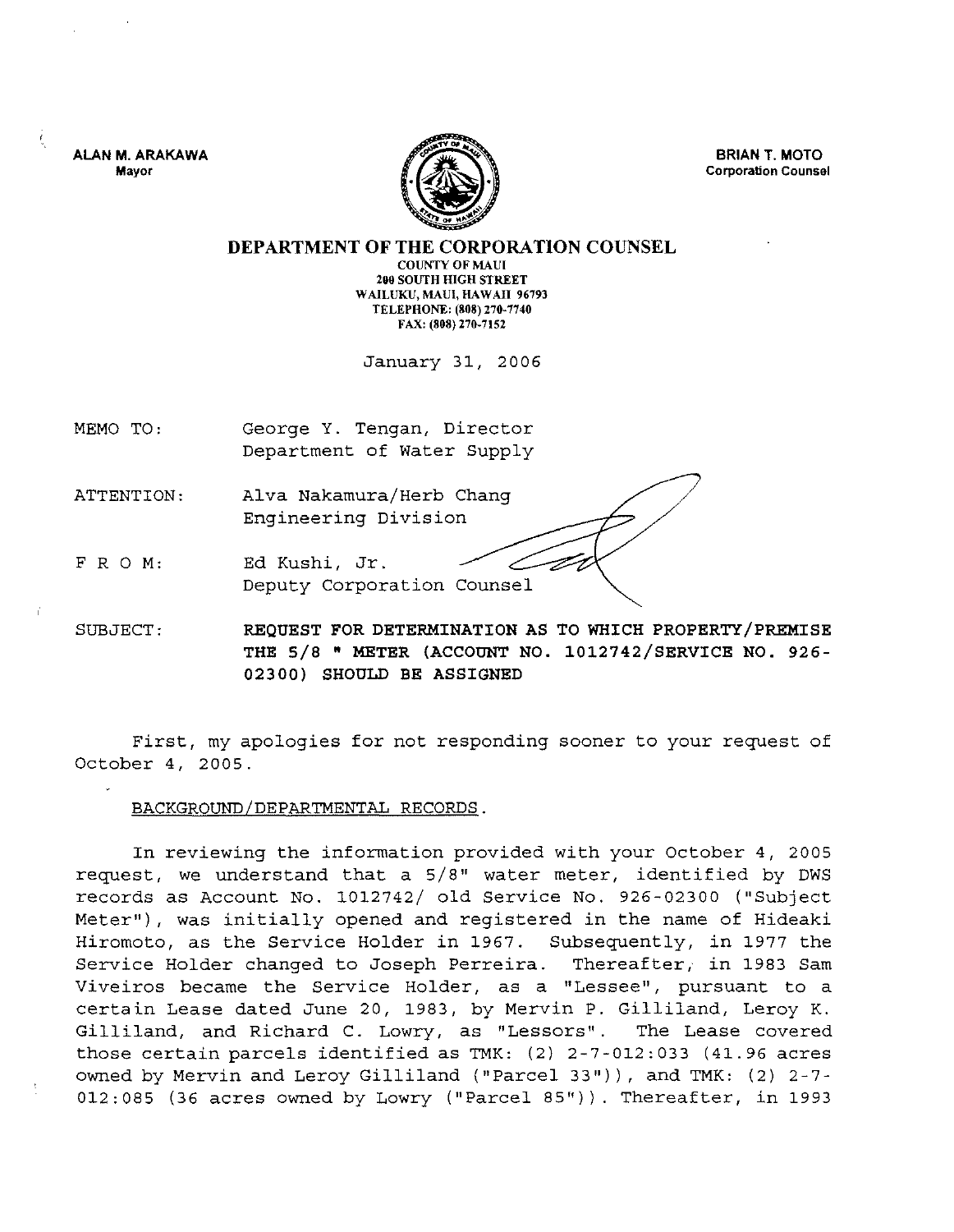George Y. Tengan January 31, 2006 Page 2

> Tom Morrow became the "Lessee" under said Lease and the subject account was transferred and registered in Morrow's name. Lastly, DWS records reveal mesne transfers in 1998 to Sharon Freitas, and, in September 2005, to the current registered service holder, Guy Gilliland.

> Of greater relevance and import than the history of the registered service holder of the Subject Meter is the status and history of the real property (ies) that the Subject Meter served. According to your records and information, the Subject Meter initially served Parcel 33 and Parcel 85. Subsequently, Parcel 33 underwent a series of "family" subdivisions in 1983 (SD No. 83-52), in 1993 (SD No. 92-5), and in 1996 (SD No. 96-44). As a result thereof, from the initial two parcels *(i.e.,* Parcels 33 and 85), there currently are seven parcels.

> Attached hereto as Exhibit "A" is a copy of a 1983 tax map which depicts Parcels 33 and 85 in yellow. Attached hereto as Exhibit "B" is a copy of a 2005 tax map, which depicts the current seven parcels in pink. Lastly, attached hereto as Exhibit "C" is a copy of the subdivision plan from SD No. 96-44, the notes of which state: "Existing water meter to be relocated to new service connection to Lot I-B"; and "Reinstall existing water meter from Lot I-A". As noted and depicted on said plans, and further documented by DWS' files, Lot I-B-l is currently identified as TMK: (2) 2-7-012:166 ("Parcel 166"), and tne Subject Meter is physically located on said parcel.

## QUESTION.

To which property/parcel is the Subject Meter assigned?

## SHORT ANSWER.

Lot I-B-l of SD. No 92-5, further identified as TMK (2) 2-7- 012:166 (5.0 acres).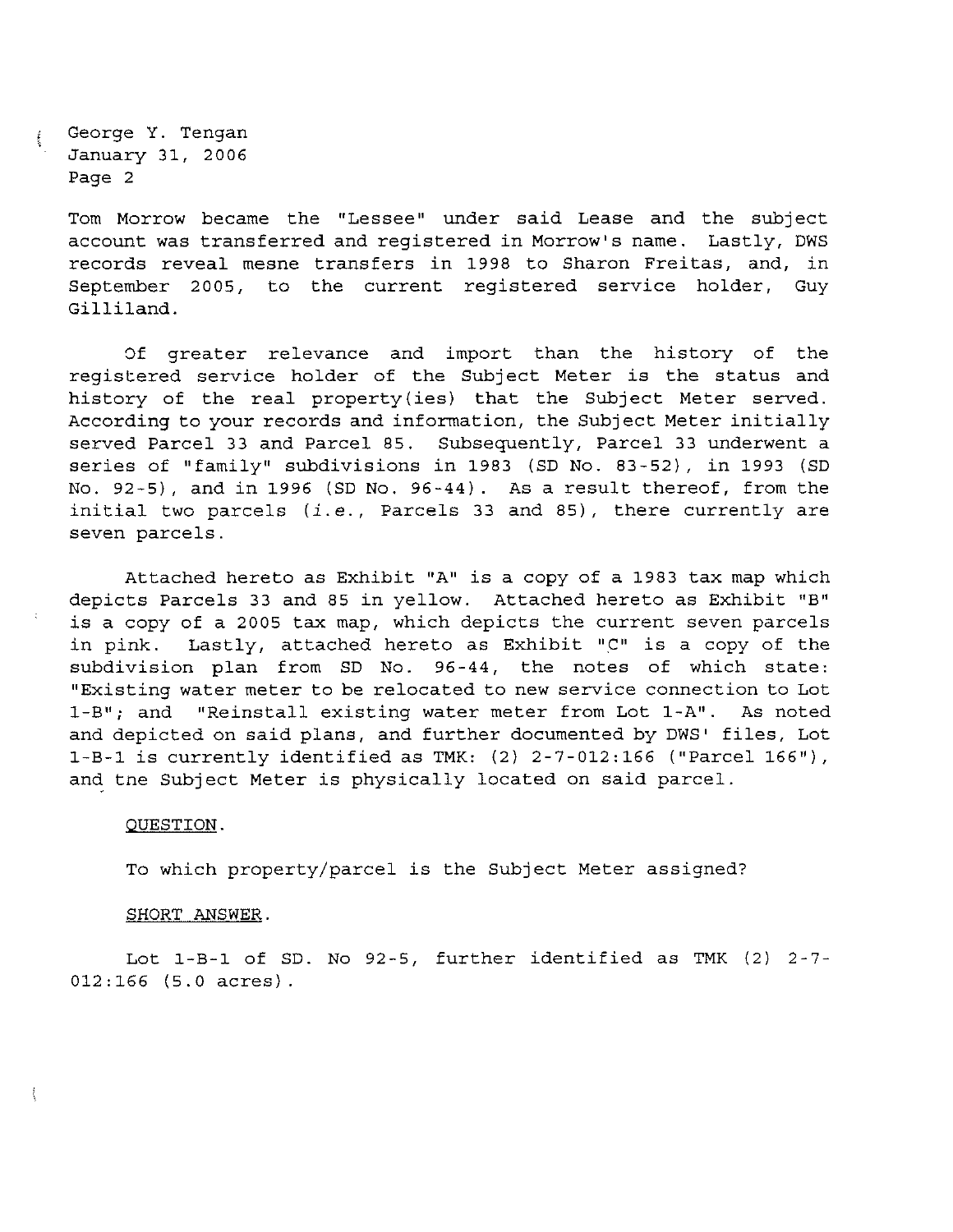George Y. Tengan January 31, 2006 Page 3

DISCUSSION AND APPLICABLE DWS RULES.

Water service means the provision for delivering water to any premises.<sup>1</sup> Premises means a parcel of real property and any structures thereon which has water service, will require water service or requires additional water service and does not exclude subdivisions of a parcel of real property.<sup>2</sup> Water meter means a device that measures the volume of water delivered to any premises.' Privileges may be granted only to property owners.<sup>4</sup> There shall be one meter for each service, unless the department, because of operating necessity, installs two or more meters in parallel.<sup>5</sup> All meters shall be installed along the property boundary or where reasonably feasible, unless the department, because of operating necessity, installs the meter elsewhere.<sup>6</sup> The penalty for providing water service to lots other than the lot to which the service is assigned is removal of the meter. 7

When premises with existing water service are subdivided, the owner may request relocation of the existing meter or a reduced-size meter upon payment of relocation costs. All new premises resulting

'Section 16-108-2, Definitions, Development Fees (effective 4/26/93) . Rules for Water System

 $2Id.$ 

*'Id.* 

'Section 3-4 (a), Application for Water Service and Service Connection, Rules and Regulations of the Department of Water Supply ("DWS Rules") (effective 1/7/77).

'Section 3-5(a), Installation of New Water Service, DWS Rules (effective  $1/7/77$ ).

6Section 3-5(g), Installation of New Water Service, DWS Rules (effective  $1/7/77$ ).

 $7$ Section 16-7-4(f), Water Service Rates, Rules for Charges for Water Service (effective 6/16/97) .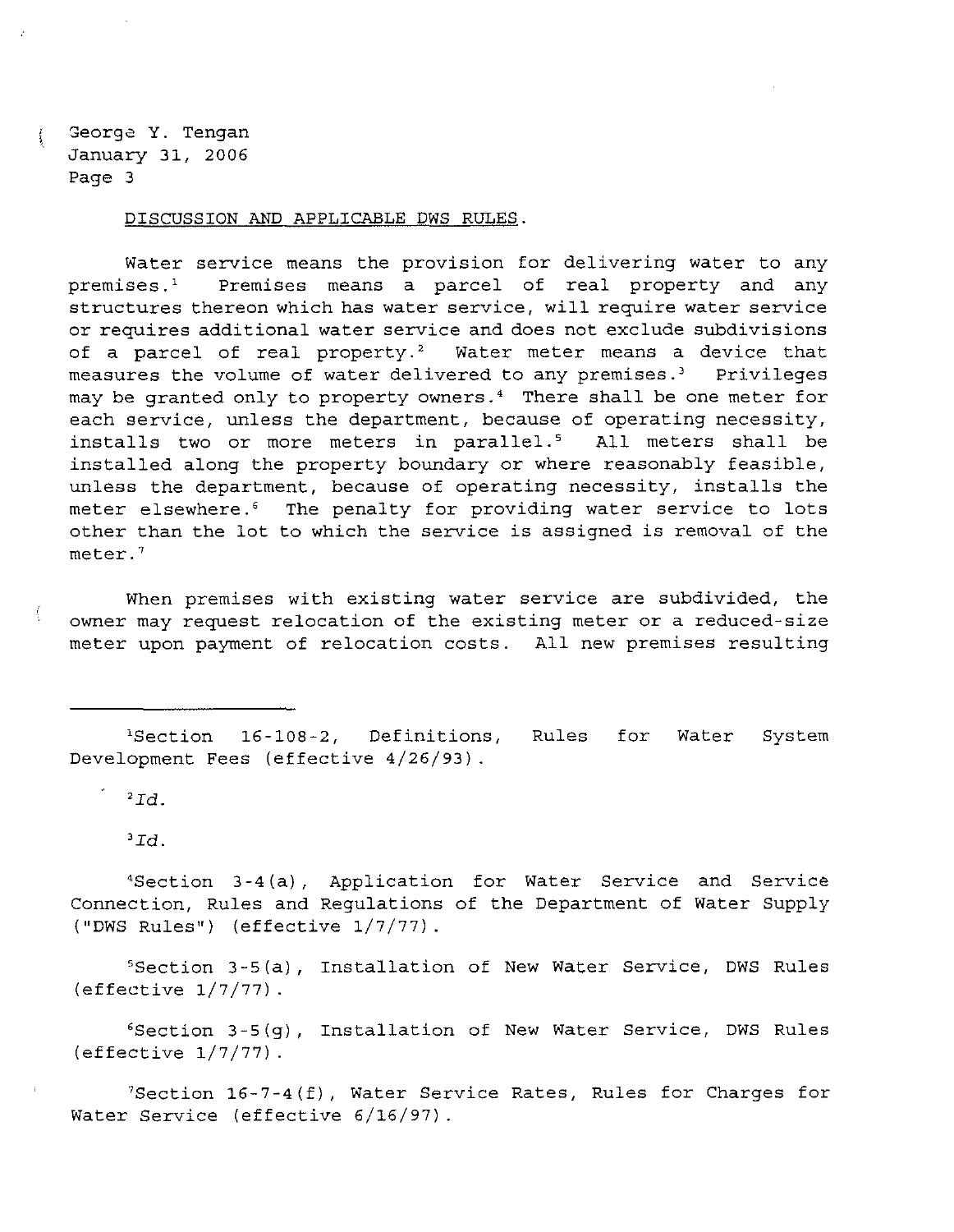George Y. Tengan January 31, 2006 Page 4

from the subdivision of the original premises are required to have separate water service.<sup>8</sup>

Based on our review and understanding of the facts and historical background, in 1967 the Subject Meter was initially assigned to serve Parcel 33 and Parcel 85. As noted, the DWS Rule penalizing sharing of water service by meter removal was not adopted until 1997 (see note 7). Further, the DWS Rule requirement that new premises resulting from a subdivision obtain separate water service was adopted in 1993 (see note 8). Accordingly, we do not believe that the Subject Meter, which dates from 1967 and is physically located on, and assigned to, Parcel 166, should be removed for violating Section 16-7-4(f) of the Rules for Charges for Water Service, nor should Parcel 85 be required to apply for and obtain separate water service. Although the sharing of water service from the Subject Meter between Parcel 166 and Parcel 85 may prove operationally, financially and/or logistically difficult, we do not believe DWS has the authority to remove the Subject Meter in the circumstances.

## CONCLUSION.

The Subject Meter, identified by DWS' records as Account No. 1012742/o1d Service No. 926-02300, registered in the name of Guy Gilliland, as the service holder, should be assigned to the premises identified as Parcel 166 (i.e., TMK: (2) 2-7-012:166).

Pursuant to DWS Rules, water meters properly applied for, and issued and installed by, DWS attach to, and "run" with, the real property or "premises", irrespective of who, at any point in time, owns or possesses the premises.

We are aware of a contrary position espoused by a certain owner of a lot or lots resulting from the family subdivisions of Parcel 33, which position, in summary, is that DWS water meters should be assigned to the registered service holder, and not to any specified premises. We do not believe such a position is supported or intended by DWS Rules. Further, such a position may result in the untenable

<sup>&#</sup>x27;Section 16-108-5 (e), Water Service, Rules for Water System Development Fees (effective 4/26/93) .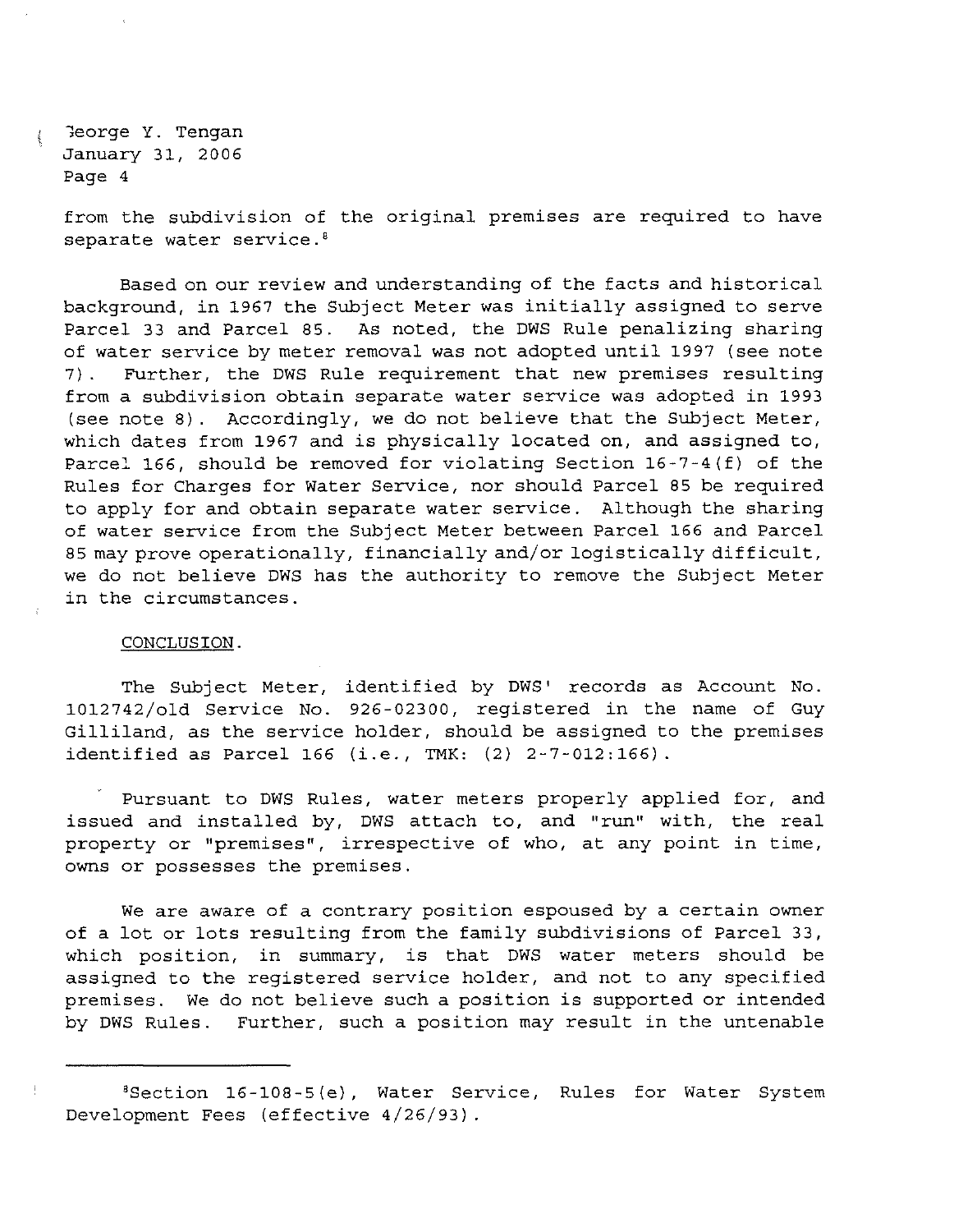George Y. Tengan January 31, 2006 Page 5

 $\bullet$ 

 $\mathbf{C}$ 

ţ

situation, wherein, for example, a service holder of a water meter serving premises in Central Maui would be able to terminate such service and thereafter transfer such service to premises in Upcountry Maui.

Call if further discussion/clarification is needed.

APPROVED FOR TRANSMITTAL:

Record Koto

Corporation Counsel **S:\ALL\Advi90ry\ESK\memo to gyt re gilliland meter.wpd**  cc: Mayor Alan M. Arakawa Michele White, Legal Assistant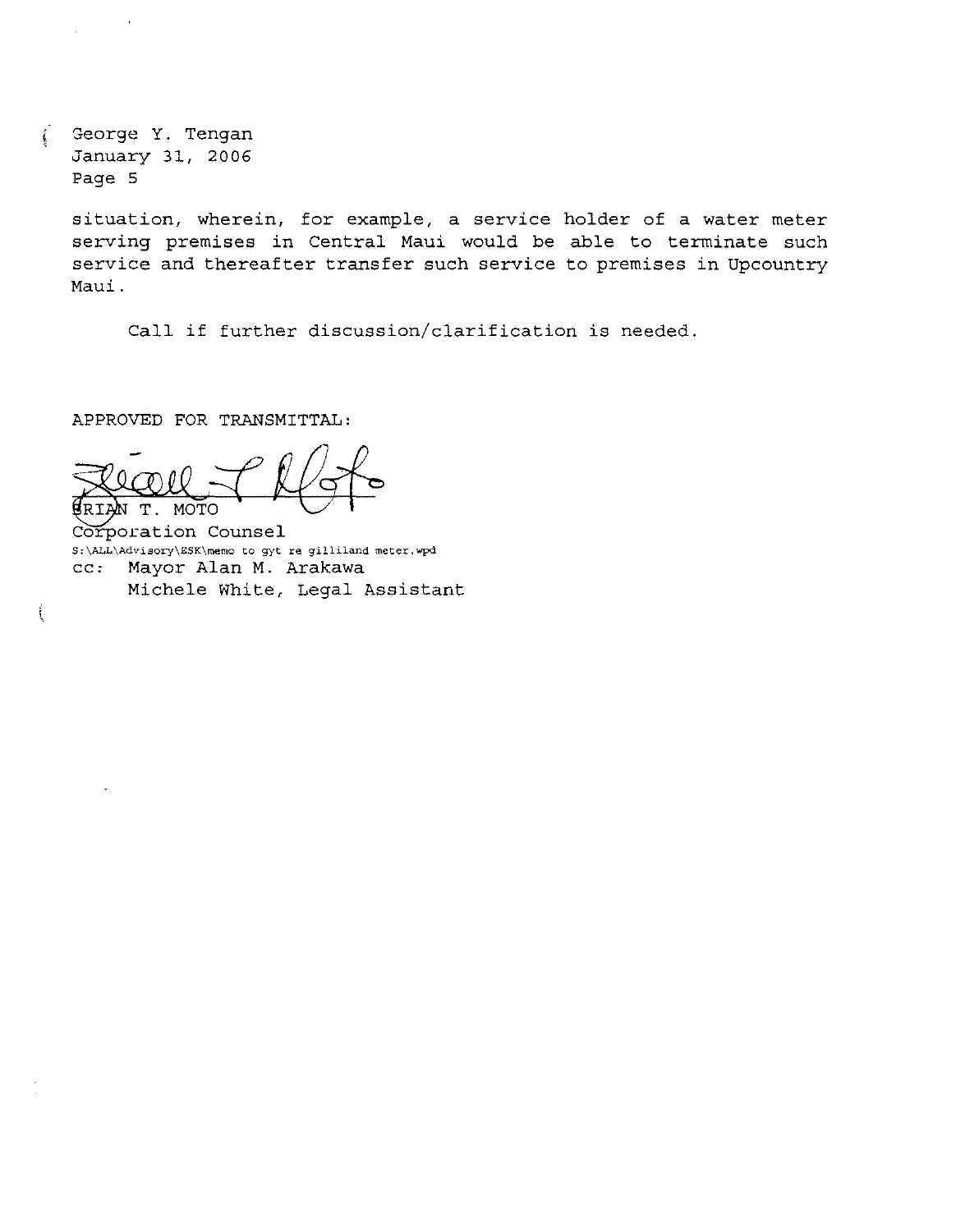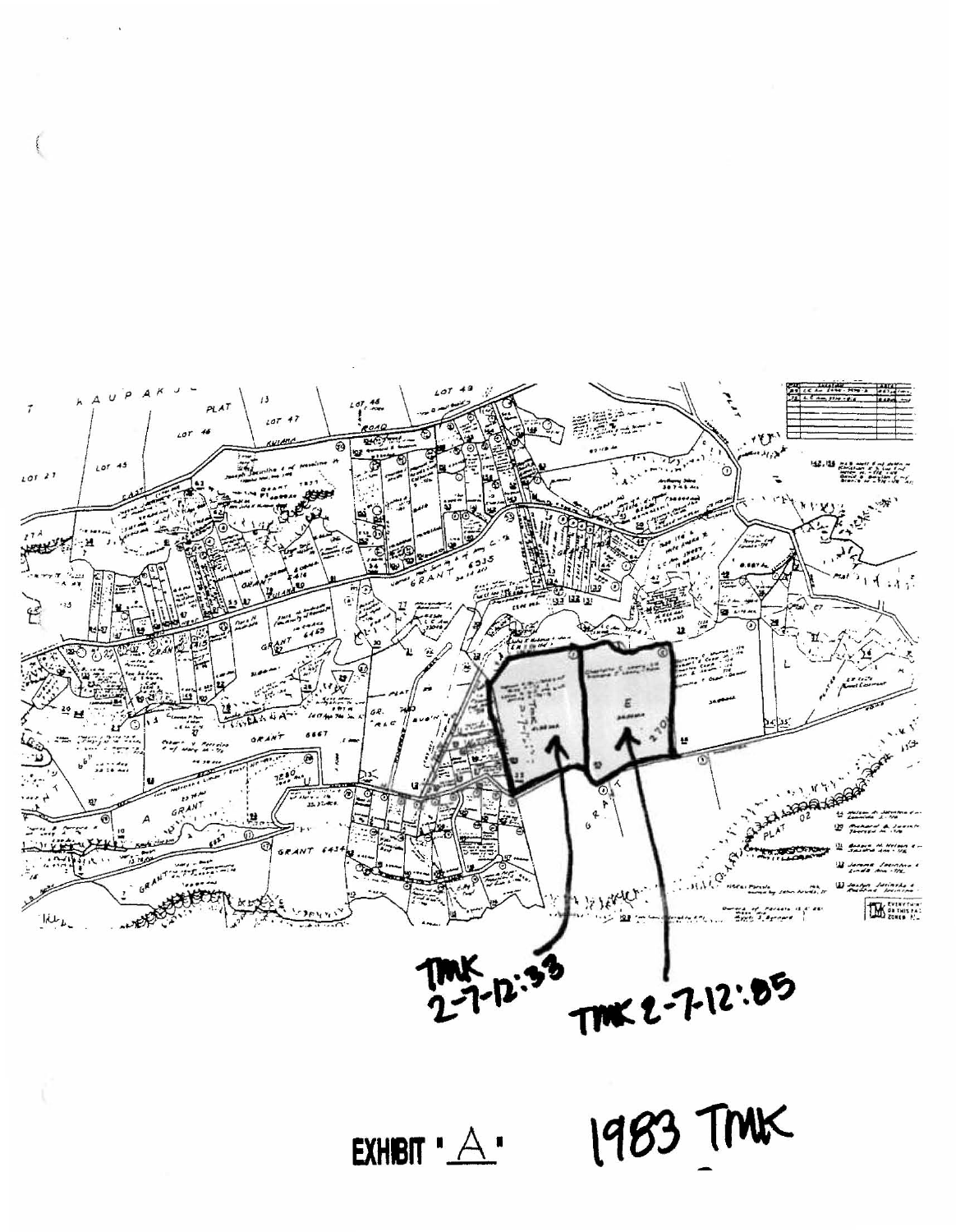